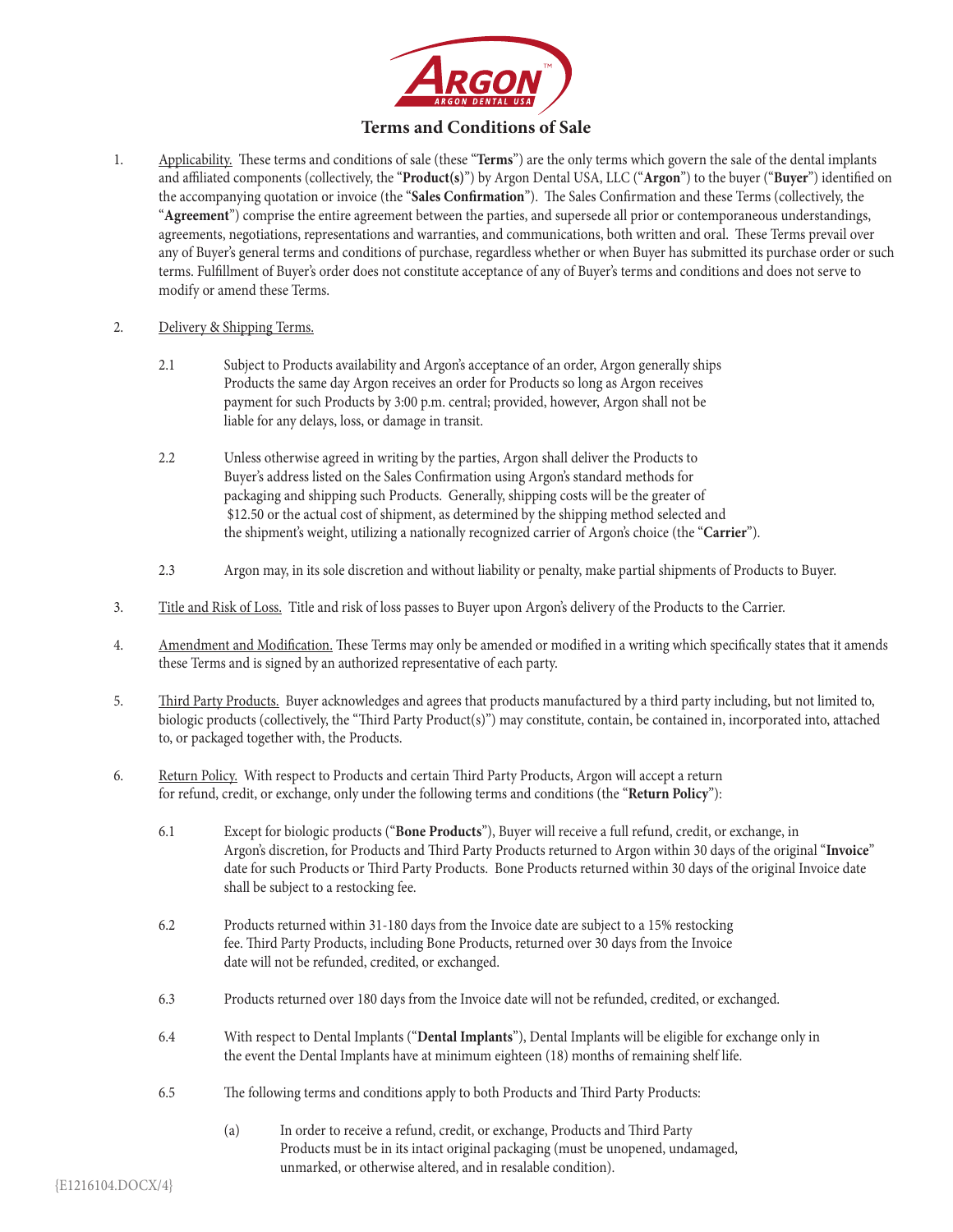- (b) Expired, discontinued, used, or Products or Third Party Products with missing parts will not be acceptable for returns.
- (c) Shipping fees are the responsibility of Buyer.
- (d) Products or Third Party Products purchased as part of a package may not be returned for credit and may be returned for exchange only.
- (e) Products or Third Party Products purchased in a kit or set cannot be returned and/or exchanged as individual components.
- (f) All returns are based on the pricing and terms of the Invoice.
- (g) Order or shipment discrepancies must be reported to Customer Service at 715-898-1434 or argon@argondentalusa.com or your Sales Representative within ten (10) business days of delivery or any such claims or discrepancies are waived.
- (h) Argon reserves the right, in its sole discretion, to (i) modify or terminate this Return Policy at any time in whole or in part, and (ii) terminate the eligibility of any Buyer from this Return Policy in the event of suspected abuse or fraud.
- 6.6 Buyer acknowledges and agrees that the remedies set forth in the Return Policy are Buyer's exclusive remedies for returns. Except as set forth in this Return Policy, Buyer has no right to return Products purchased from Argon except for certain Clinician Buyers and related to a Limited Warranty claim (as outlined below).

## 7. Price.

- 7.1 Buyer shall purchase the Products from Argon at the prices (the "**Prices**") set forth on the Sales Confirmation. Buyer acknowledges and agrees that any modification to package pricing may result in increased costs to Buyer for single-line items.
- 7.2 All Prices are exclusive of all sales, use, and excise taxes, and any other similar taxes, duties, and charges of any kind imposed by any governmental authority on any amounts payable by Buyer. Buyer shall be responsible for all such charges, costs and taxes; provided, that, Buyer shall not be responsible for any taxes imposed on, or with respect to, Argon's income, revenues, gross receipts, personnel, or real or personal property or other assets. Prices are subject to change at any time without prior written notice.

### 8. Payment Terms.

- 8.1 Unless otherwise agreed upon by Argon, Buyer shall pay all invoiced amounts due to Argon prior to shipment.
- 8.2 Buyer shall pay interest on all late payments at the rate of 1.5% per month or the highest rate permissible under applicable law. Buyer shall reimburse Argon for all costs incurred in collecting any late payments, including, without limitation, attorneys' fees.

### 9. Limited Warranty for Products.

9.1 Limited Warranty. Argon provides solely to a Buyer that is also a treating clinician provider ("Clinician Buyer") a limited warranty on the Products ("**Limited Warranty**" or the "**Limited Warranty Program**"). The Limited Warranty is exclusively for the benefit of a Clinician Buyer and is not for the benefit of any other Buyer, including patients, laboratories, and other intermediate supplier. As such, there is no right, title, or interest in this Limited Warranty other than those expressly stated for a Clinician Buyer. For purposes of this Limited Warranty, the Clinician Buyer shall mean the individual that actually installed and purchased the Product. Products will be replaced if removal of said Product is due to the failure or defect of the Product itself, and if covered under the Limited Warranty set forth in this Section. The Limited Warranty shall only cover the costs of replacing the Product. Argon shall not cover any of the expenses included in the removal or installation of the Product. The total amount paid by or given in exchange for the Limited Warranty shall be limited and will not exceed the total amount the Clinician Buyer paid for the Product subject to the Limited Warranty claim. This Limited Warranty has no cash value and is not transferable to any third party.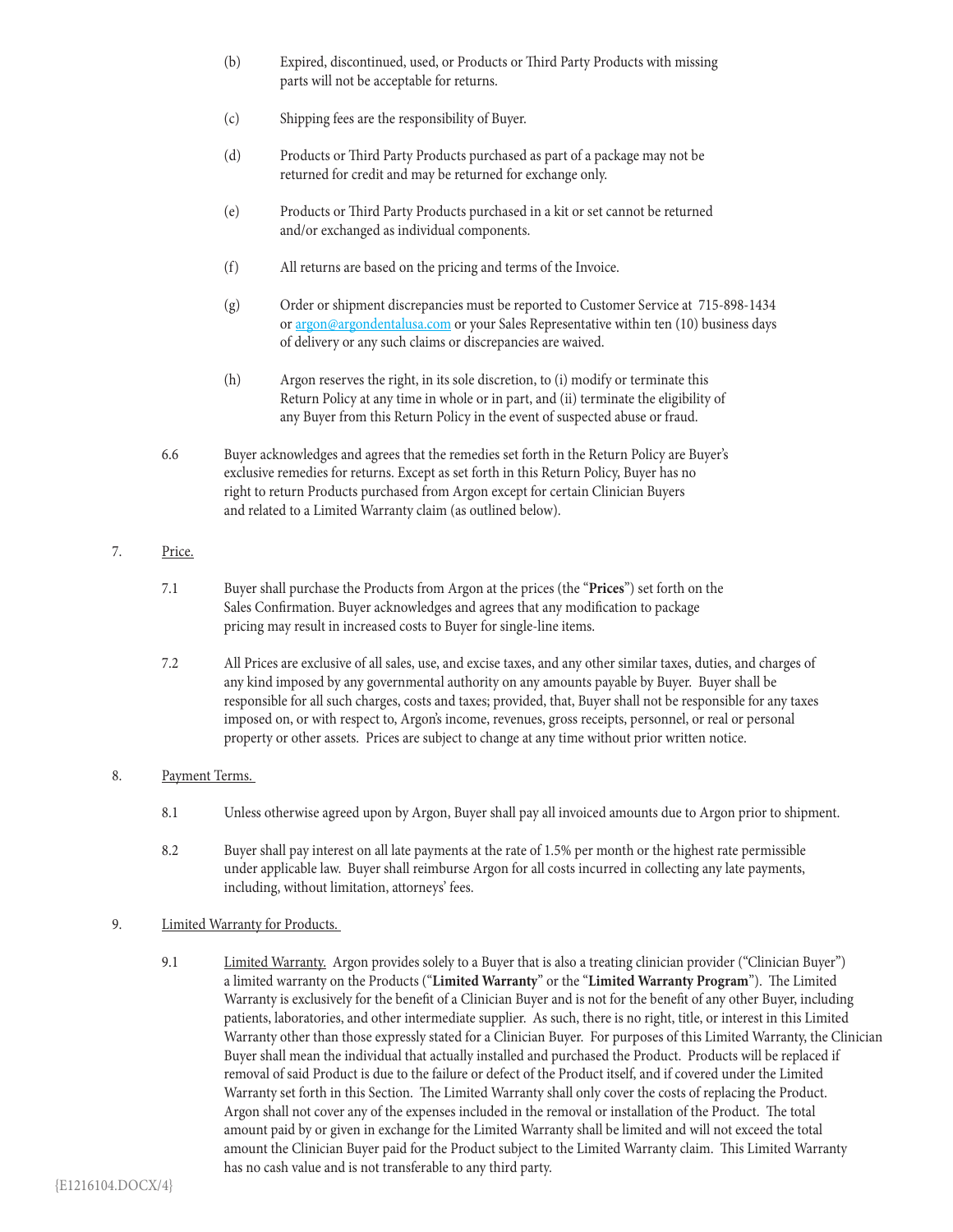- 9.2 Eligibility and Claim Procedure. To receive benefits under this Limited Warranty, the Clinician Buyer must comply with all of the following:
	- (a) a Limited Warranty claim must be reported to Argon within thirty (30) days from the date on which the claimed defect was discovered. Reporting shall fully comply with the procedure set out herein. Clinician Buyer shall contact Argon Customer Service at 715-898-1434 or argon@argondentalusa.com or its Sales Representative to request a complaint record form and receive instructions for Product return; and
	- (b) the completed complaint record form, documenting the cause of the claimed failure, must be returned to Argon, accompanied by the Product in question, within the time stated above. Any Product must be decontaminated prior to return to Argon. Clinician Buyers must mail the completed complaint record form and Product via certified mail return receipt requested to the attn of: Argon Dental USA. Failure to follow shipping instructions shall void the Limited Warranty; and
	- (c) Clinician Buyers submitting a complaint record form for surgical benefits must provide documentation of the case and demonstration that Products were indicated and that no contra-indicated conditions existed for that particular patient; and
	- (d) Clinician Buyers making a claim under this Limited Warranty must be current in all amounts owed to Argon at the time when the complaint record form is submitted; and
	- (e) all procedures using the Products before, during and after implantation must be performed in accordance with Argon protocols, guide lines and instructions, as well as generally accepted dental practices.
- 9.3 Shipping. Transport costs and transport risk of the alleged defective Product shall be borne by the Clinician Buyer. In cases covered by this Limited Warranty, the cost of return shipment shall be borne by Argon.
- 9.4 Regulatory Requirements. Independent from Limited Warranty claims, complaints should be reported as soon as possible to comply with regulatory requirements.
- 9.5 Warranty Exclusions.
	- (a) Argon shall not provide benefits under this Limited Warranty if:
		- (1) the Product failure is caused by a trauma, an accident, or by any other damage caused by the patient or a third party; or
		- (2) the Product failure is caused by a clinical component placed in patients with accepted contra-indicated conditions to successful implant integration, including but not limited to diseases related to alcoholism, uncontrolled diabetes, and habitual drug dependency; or
		- (3) the Product failure is due to normal wear and tear; or
		- (4) the Product subject to the Limited Warranty claim is a single use instrument; or
		- (5) The Product subject to the Limited Warranty claim has been used in direct or indirect combination with a clinical component or instrument originating from another manufacturer than Argon's surgical instruments. Products consisting of surgical instruments should be replaced when they become worn, dull, corroded or in any way compromised. Surgical drills should be replaced after 20 to 25 osteotomies.<sup>1</sup>
- 9.6 Modification or Termination of the Limited Warranty. Argon reserves the right to modify or terminate its Limited Warranty Program in whole or in part at any time without notice. Such modification or the termination of the Limited Warranty Program will not affect Products installed in patient, and fully paid by the Clinician Buyer to Argon, prior to the date of the modification or termination.
- 9.7 Disclaimer. **EXCEPT FOR THE LIMITED WARRANTY SET FORTH HEREIN, ARGON MAKES NO WARRANTY WHATSOEVER WITH RESPECT TO THE PRODUCTS, INCLUDING ANY (A) WARRANTY OF MERCHANTABILITY; (B) WARRANTY OF FITNESS FOR A PARTICULAR PURPOSE; (C) WARRANTY OF TITLE; OR (D) WARRANTY AGAINST INFRINGEMENT OF INTELLECTUAL PROPERTY RIGHTS OF A THIRD PARTY; WHETHER EXPRESS OR IMPLIED BY LAW, COURSE OF DEALING, COURSE OF PERFORMANCE, USAGE OF TRADE OR OTHERWISE.**

<sup>1</sup>Heat production by 3 implant drill systems after repeated drilling and sterilization. Chacon GE, Bower DL, Larsen PE, McGlumphy EA, Beck FM. J Oral Maxillofac Surg. 2006 Feb;64(2):265-9.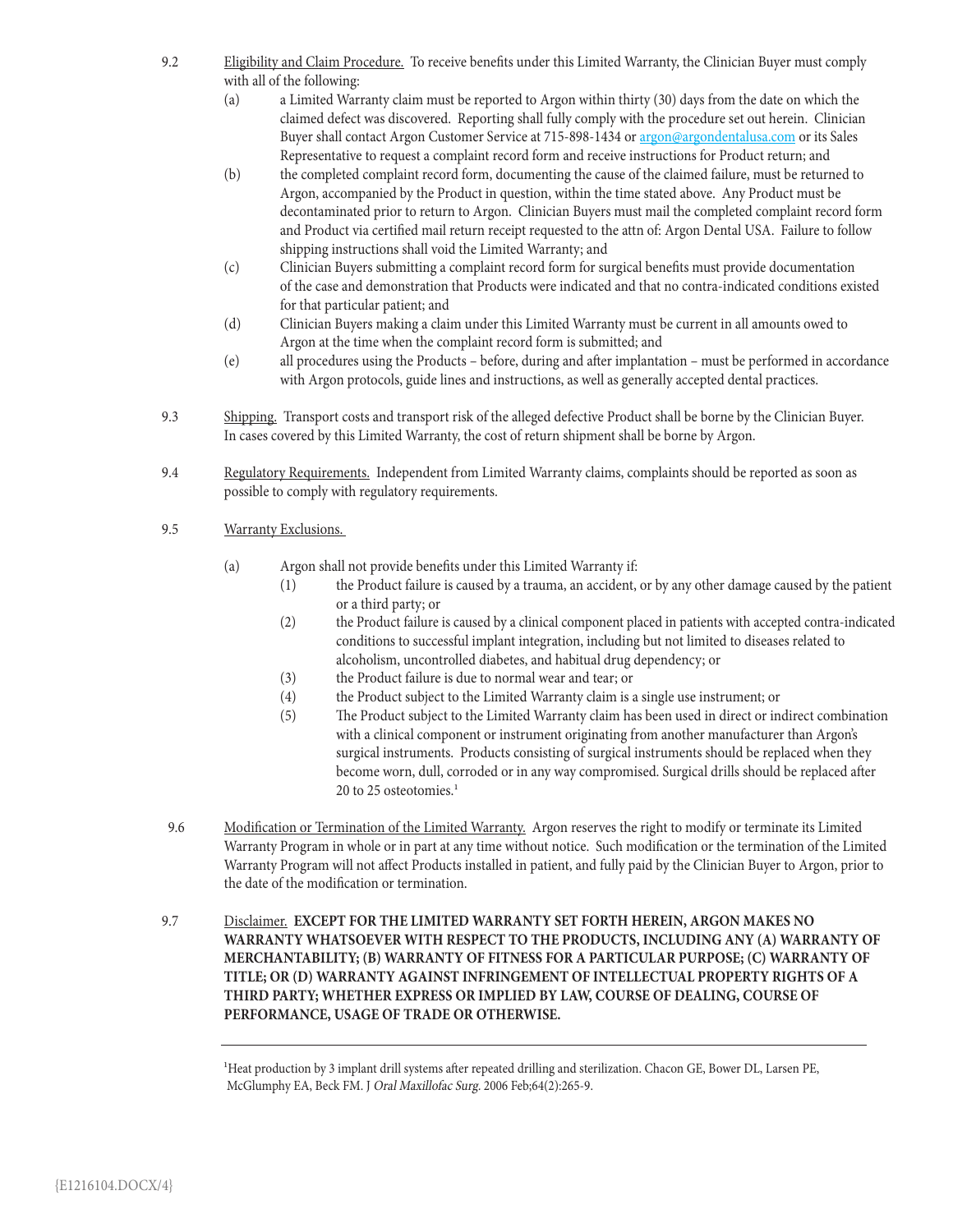- 9.8 Third Party Products. Third Party Products are not covered by the Limited Warranty. For the avoidance of doubt, **ARGON MAKES NO REPRESENTATIONS OR WARRANTIES WITH RESPECT TO ANY THIRD PARTY PRODUCT, INCLUDING ANY (A) WARRANTY OF MERCHANTABILITY; (B) WARRANTY OF FITNESS FOR A PARTICULAR PURPOSE; (C) WARRANTY OF TITLE; OR (D) WARRANTY AGAINST INFRINGEMENT OF INTELLECTUAL PROPERTY RIGHTS OF A THIRD PARTY; WHETHER EXPRESS OR IMPLIED BY LAW, COURSE OF DEALING, COURSE OF PERFORMANCE, USAGE OF TRADE OR OTHERWISE.** Third Party Products shall be subject to any Third Party Product warranty, if any, provided and offered directly by the manufacturer of such Third Party Product.
- 9.9 Exclusive Remedy. **THE REMEDIES SET FORTH IN THIS AGREEMENT SHALL BE THE CLINICIAN BUYER'S SOLE AND EXCLUSIVE REMEDY AND ARGON'S ENTIRE LIABILITY FOR ANY BREACH OF THE LIMITED WARRANTY.** For the avoidance of doubt, this Limited Warranty Program, and the benefits and remedies set out herein, shall exclude any other rights, benefits and/or remedies, such as laboratory and clinical treatment related fees.
- 10. Limitation of Liability. **IN NO EVENT SHALL ARGON BE LIABLE TO BUYER OR ANY THIRD PARTY FOR ANY LOSS OF USE, REVENUE, OR PROFIT, OR LOSS OF DATA, OR DIMINUTION IN VALUE, OR FOR ANY CONSEQUENTIAL, INDIRECT, INCIDENTAL, SPECIAL, EXEMPLARY, OR PUNITIVE DAMAGES WHETHER ARISING OUT OF BREACH OF CONTRACT, TORT (INCLUDING NEGLIGENCE), OR OTHERWISE, REGARDLESS OF WHETHER SUCH DAMAGES WERE FORESEEABLE AND WHETHER OR NOT ARGON HAS BEEN ADVISED OF THE POSSIBILITY OF SUCH DAMAGES, AND NOTWITHSTANDING THE FAILURE OF ANY AGREED OR OTHER REMEDY OF ITS ESSENTIAL PURPOSE.**
- 11. Assumption of Risk. Buyer assumes all risks and liability resulting from the use of the Products, whether used separately or in combination with Third Party Products. We strongly recommend completion of formal post-graduate implant education and strict adherence to the procedures described in any Argon instruction manuals and/or instructions for use.
- 12. Product Availability. Argon continually strives to improve its Products and therefore reserves the right to improve, modify, or discontinue Products at any time, or to change specifications without notice or incurring obligations.
- 13. Caution. Federal (USA) law restricts certain Products to sale by or on the order of a licensed dentist, dental professional, lab, or physician.
- 14. Compliance with Law. Buyer shall comply with all applicable laws, regulations, and ordinances. Buyer shall maintain in effect all the licenses, permissions, authorizations, consents, and permits that it needs to carry out its obligations under this Agreement.
- 15. Termination. In addition to any remedies that may be provided under these Terms, Argon may terminate this Agreement with immediate effect upon written notice to Buyer, if Buyer: (i) fails to pay any amount when due under this Agreement; (ii) has not otherwise performed or complied with any of these Terms, in whole or in part; or (iii) becomes insolvent, files a petition for bankruptcy or commences or has commenced against it proceedings relating to bankruptcy, receivership, reorganization or assignment for the benefit of creditors.
- 16. Waiver. No waiver by Argon of any of the provisions of this Agreement is effective unless explicitly set forth in writing and signed by Argon. No failure to exercise, or delay in exercising, any right, remedy, power, or privilege arising from this Agreement operates, or may be construed, as a waiver thereof. No single or partial exercise of any right, remedy, power, or privilege hereunder precludes any other or further exercise thereof or the exercise of any other right, remedy, power, or privilege.
- 17. Confidential Information. All non-public, confidential or proprietary information of Argon, including but not limited to specifications, samples, patterns, designs, plans, drawings, documents, data, business operations, customer lists, pricing, discounts, or rebates, disclosed by Argon to Buyer, whether disclosed orally or disclosed or accessed in written, electronic, or other form or media, and whether or not marked, designated, or otherwise identified as "confidential" in connection with this Agreement is confidential, solely for the use of performing this Agreement and may not be disclosed or copied unless authorized in advance by Argon in writing. Argon shall be entitled to injunctive relief for any violation of this Section. This Section does not apply to information that is: (a) in the public domain; (b) known to Buyer at the time of disclosure; or (c) rightfully obtained by Buyer on a non-confidential basis from a third party.